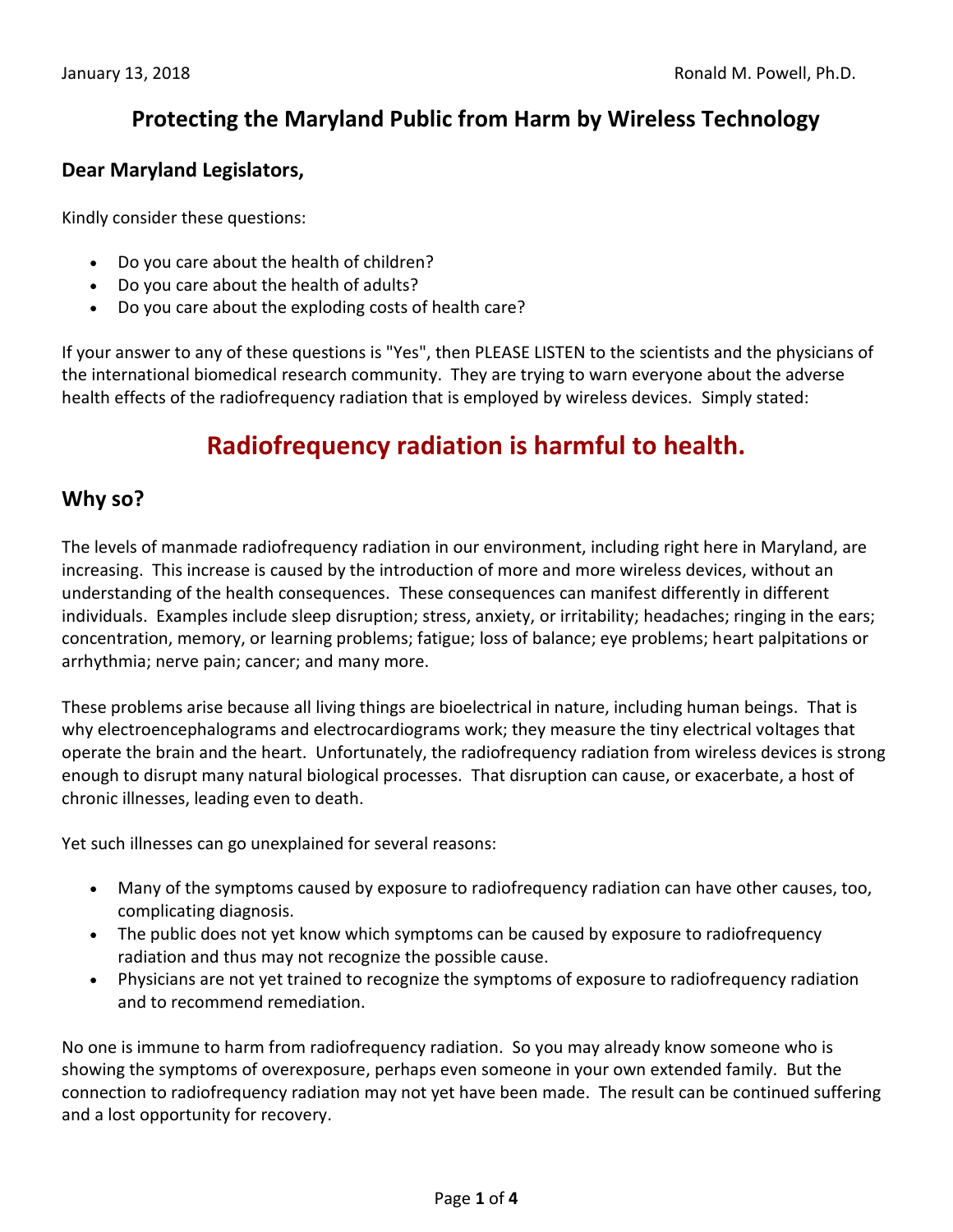# **What are examples of the sources of radiation?**

Unfortunately, government has not served the public well in raising awareness of this problem. In fact, government has been part of the problem. The rising levels of radiofrequency radiation in our environment are often MANDATED or ENABLED by the U.S. Government, by the Maryland Government, by the Montgomery County Government, by other county governments, and by some local governments. Here are just three examples.

#### **Wireless Smart Meters**

These meters measure the use of electricity and report their readings back to the electric power companies by wireless means, not just once per month but repeatedly. They incorporate radiofrequency transmitters that bathe Maryland residents in bursts of radiofrequency radiation, day and night, forever.

Maryland residents have been FORCED to accept the installation of these meters on, or even inside, their homes and businesses by the Maryland Government, through the rulings of the Maryland Public Service Commission. The only way that residents can get relief from the radiation from their own meters is to pay both an initial fee, and monthly fees, forever, to "Opt Out" of having a Wireless Smart Meter. These Opt-Out fees can add hundreds of dollars per year to one's electric bill, which many residents cannot afford. But even paying these fees does not guarantee that the electric power companies won't force another type of transmitting meter on the residents, again with the approval of the Maryland Public Service Commission. And these fees don't protect residents from the radiation of the Wireless Smart Meters of their neighbors. Further, those paying the Opt-Out fees must still pay the rate increases to cover the costs of the expensive Wireless Smart Meter System. That is, those Opting Out are required to pay both "to not have" a Wireless Smart Meter and "to have" a Wireless Smart Meter, at the same time. This tragic saga is about to repeat itself for wireless gas meters and wireless water meters in various parts of Maryland.

The Maryland public, with the assistance of informed legislators, has sought legislative relief from both the radiation and the fees associated with Wireless Smart Meters. But, year after year, the public has been turned down by the cognizant committees of the Maryland General Assembly. According to testimony before these committees, something like 40,000 Maryland ratepayers are currently paying the monthly Opt-Out fees to protect their families from the radiation from Wireless Smart Meters. And that number would undoubtedly go higher if more residents understood what Wireless Smart Meters are and what they do, and if more residents could afford the fees.

Sadly, at the present time, the only effective way to protect one's family from the radiation from Wireless Smart Meters is to move to a community that does not have them.

#### **Wi-Fi in Schools, and Cell Towers on School Grounds**

The public schools of Montgomery County, and other Maryland counties, too, force the exposure of children to radiofrequency radiation from Wi-Fi throughout the school day. And many of these schools also force the exposure of children, and the surrounding communities, to radiofrequency radiation from cell towers that they have allowed to be placed on school grounds.

Sadly, the only alternative for parents who want to protect their children from such radiation is to FORFEIT a public school education or to move out of the Maryland counties promoting these wireless technologies.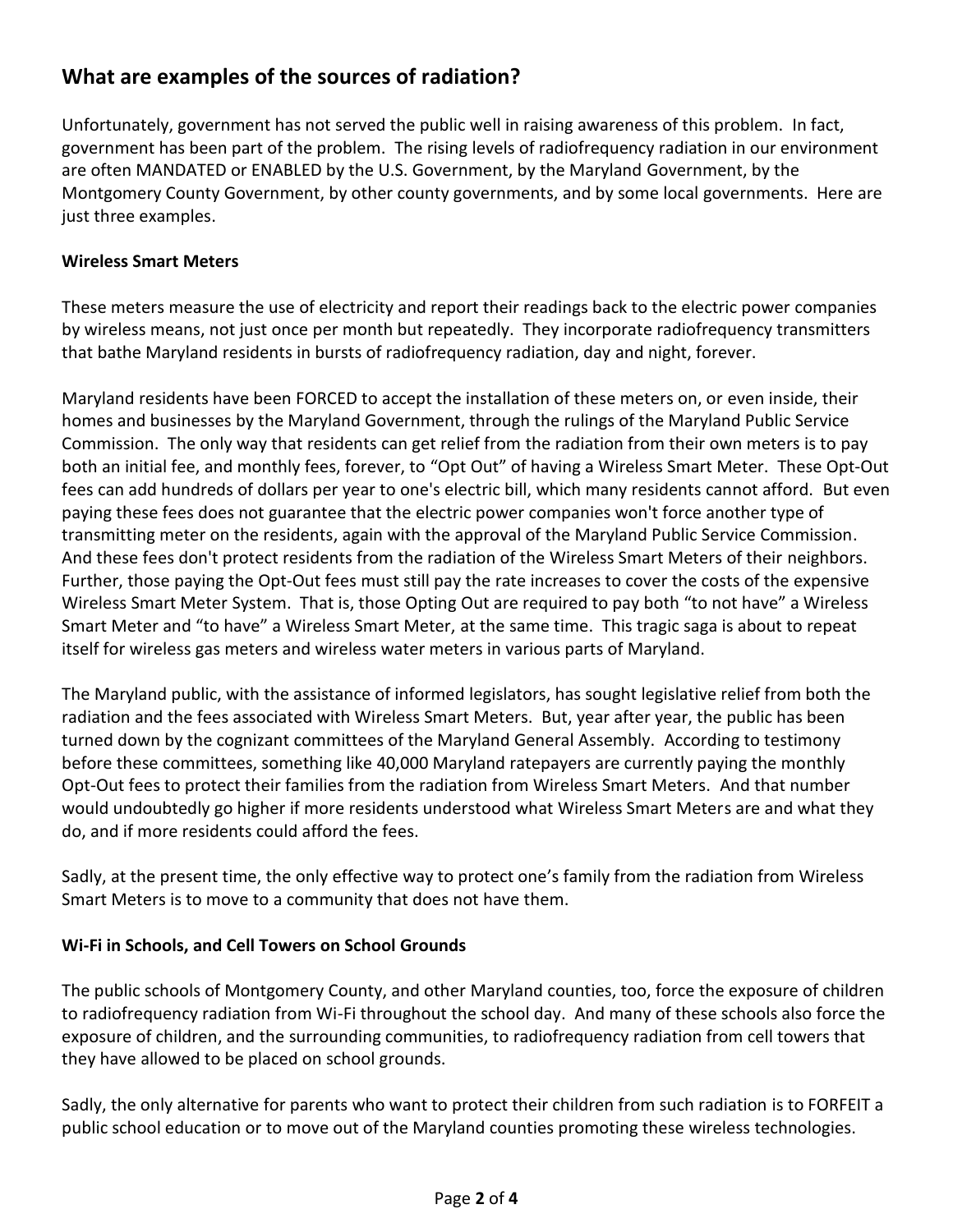### **Small-Cell Towers**

Montgomery County is writing, RIGHT NOW, new zoning rules that will PERMIT the installation of "small-cell" towers up and down the residential and business streets in the County. These small-cell towers will be placed in the right-of-way in front of individual homes and businesses without the approval of the affected communities. These towers will further ensure that NO COUNTY RESIDENT can escape bombardment by radiofrequency radiation in every room of his home or business.

Sadly, once again, the only effective way to protect one's family from the radiation mandated for communities with small-cell towers will be to move out of those communities.

## **What is the evidence of harm?**

Thousands of scientific papers published by the international biomedical research community have contributed to our current understanding of the harm caused by radiofrequency radiation. Let me cite just three sources of evidence here, and point you to many more.

### **World Health Organization**

In 2011, the International Agency for Research on Cancer, of the World Health Organization, classified radiofrequency radiation, including cellular radiation, as a Group 2B Human Carcinogen, which means a "possible human carcinogen". (For references, see [https://www.scribd.com/document/320935636/.](https://www.scribd.com/document/320935636/))

### **National Institutes of Health**

In 2016, the National Toxicology Program, of the National Institutes of Health, reported the first results from the largest animal study (\$25 million) that it has ever conducted of any toxin. That toxin is cellular radiofrequency radiation. This study found a link between exposure to cellular radiation and two forms of cancer: brain cancer (glioma) which is usually fatal; and nerve cancer (schwannoma) which can be fatal. In 2017, this same program linked cellular radiation to broader DNA damage. DNA, of course, is the formula for life. One of the frequencies studied is the same frequency (900 MHz) employed by Wireless Smart Meters in Maryland. (For references, see [https://www.scribd.com/document/320935636/.](https://www.scribd.com/document/320935636/))

### **Maryland Children's Environmental Health and Protection Advisory Council**

This council advises the Governor of Maryland on the health of the environment in our schools. In 2016 this council recommended that Wi-Fi be phased out of Maryland's schools, in favor of safe wired connectivity, because of the adverse effects of Wi-Fi on children's health. To my knowledge, no action has yet been taken to implement the Council's recommendation on Wi-Fi, leaving the children at risk. The Council indicated that it will next address the use of cell phones in the schools.

(For references, see [https://phpa.health.maryland.gov/OEHFP/EH/Pages/WiFiCEHPAC.aspx.](https://phpa.health.maryland.gov/OEHFP/EH/Pages/WiFiCEHPAC.aspx))

### **Where can you learn more?**

**About wireless devices and health broadly:** Please visit the web site of the Environmental Health Trust [\(https://ehtrust.org/\)](https://ehtrust.org/). For Wi-Fi in schools, in particular, see letters from scientists and doctors around the world [\(https://ehtrust.org/resources-to-share/letters-doctors-wifi-schools/\)](https://ehtrust.org/resources-to-share/letters-doctors-wifi-schools/). This web site was created by